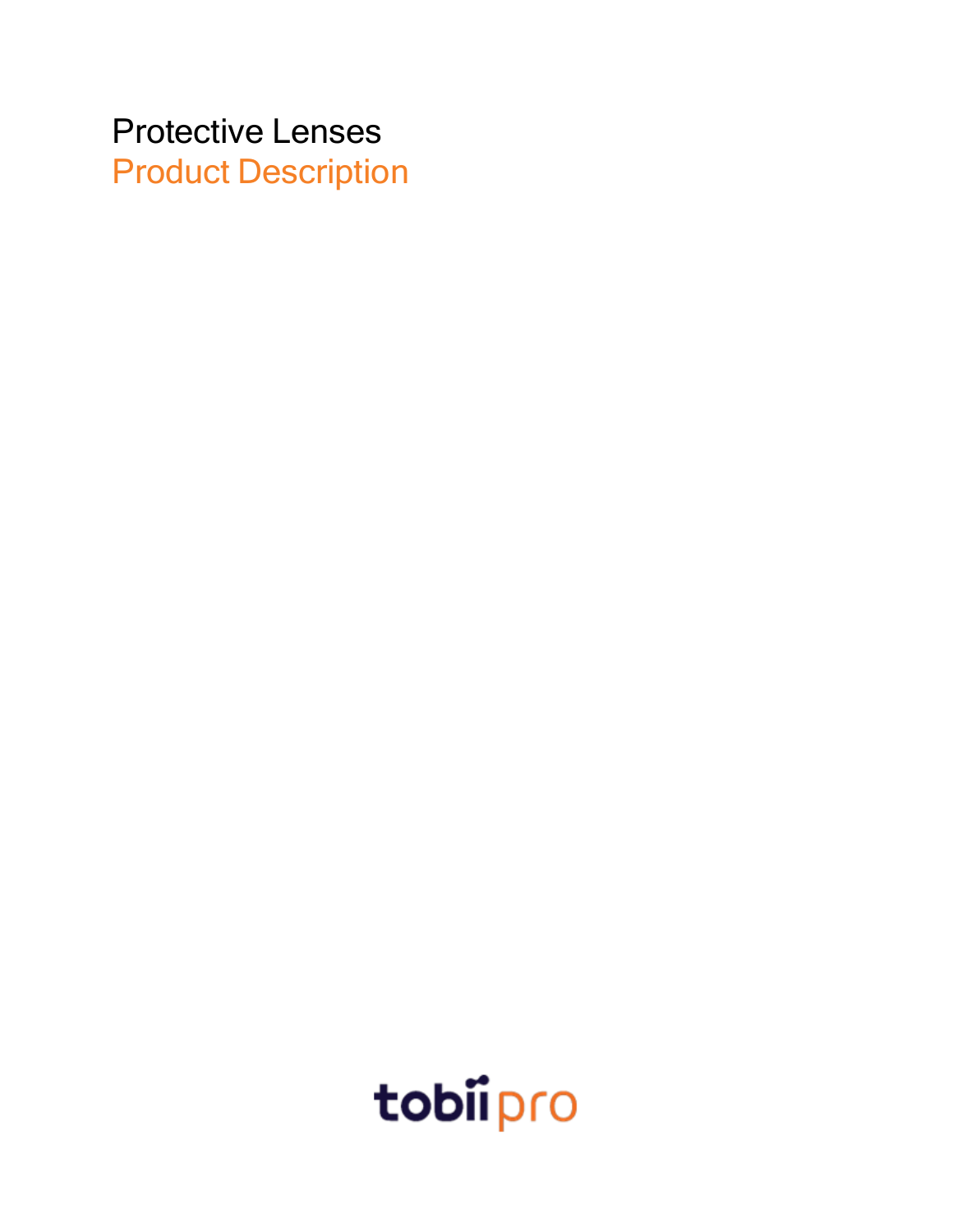#### Protective Lenses Product Description

v 1.0 February 2022 All rights reserved. Copyright © Tobii Pro AB (publ)

The information contained in this document is proprietary to Tobii Pro AB. Any reproduction in part or whole without prior written authorization by Tobii Pro AB is prohibited.

Products that are referred to in this document may be either trademarks and/or registered trademarks of the respective owners. The publisher and the author make no claim to these trademarks.

While every precaution has been taken in the preparation of this document, the publisher and the author assume no responsibility for errors or omissions, or for damages resulting from the use of information contained in this document or from the use of programs and source code that may accompany it. In no event shall the publisher and the author be liable for any loss of profit or any other commercial damage caused or alleged to have been caused directly or indirectly by this document.

Content subject to change without notice.

Please visit Tobii Pro [Connect](https://connect.tobiipro.com/) for updated versions of this document.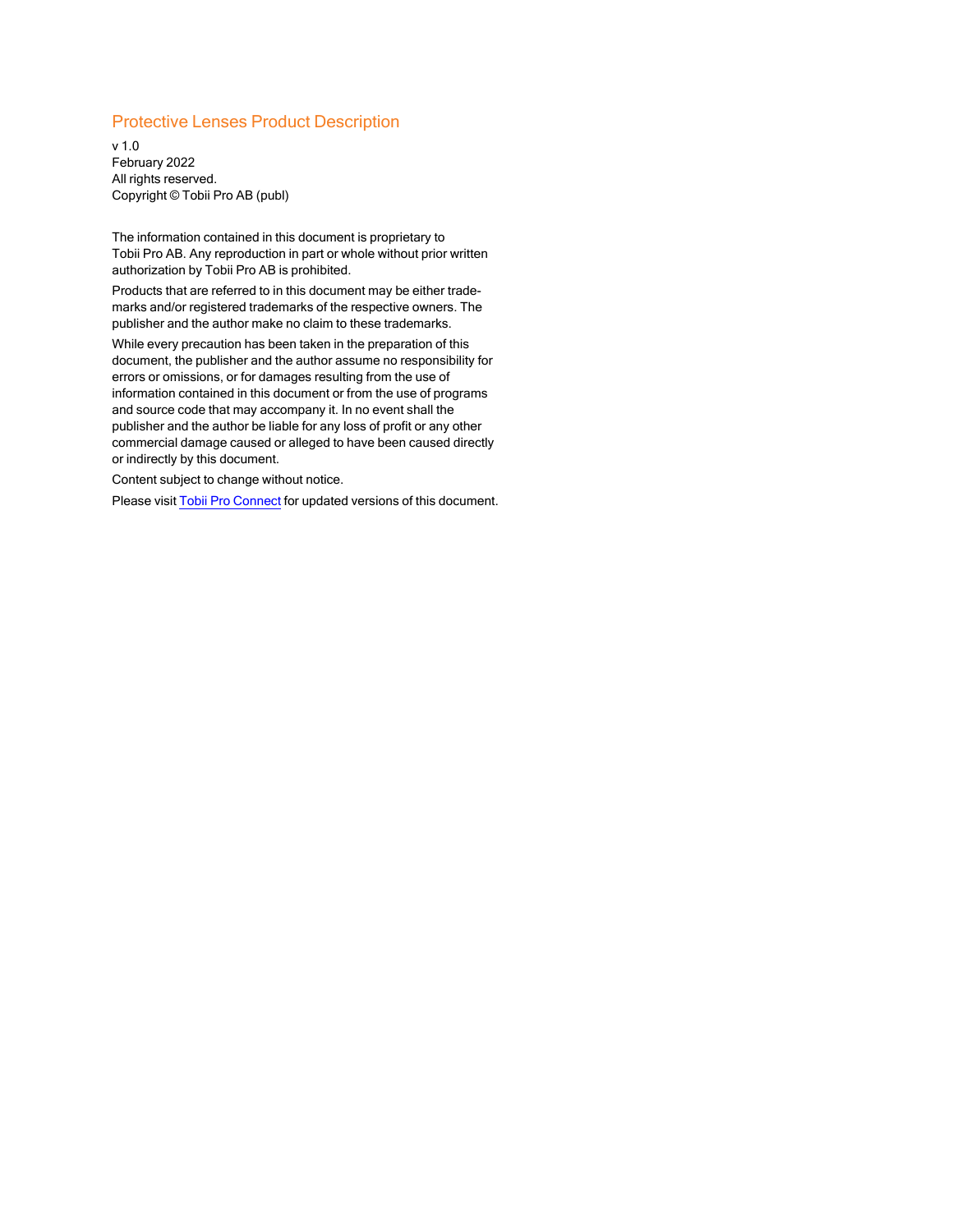## Table of Contents

| 1 Introduction<br>1.1 Symbols used in this document manufactured and the symbols used in this document manufactured and the symbols used in this document. |  |
|------------------------------------------------------------------------------------------------------------------------------------------------------------|--|
|                                                                                                                                                            |  |
| 3 Safety.<br>3.1 Safety and usage measurements are constant for the state of $6$                                                                           |  |
|                                                                                                                                                            |  |
|                                                                                                                                                            |  |
| 6 Technical Specifications <b>Manual According to Technical Specifications</b> 9                                                                           |  |
| 7 Compliance Information [11] The Manuscript Compliance Information of the Manuscript Compliance Information [10                                           |  |
|                                                                                                                                                            |  |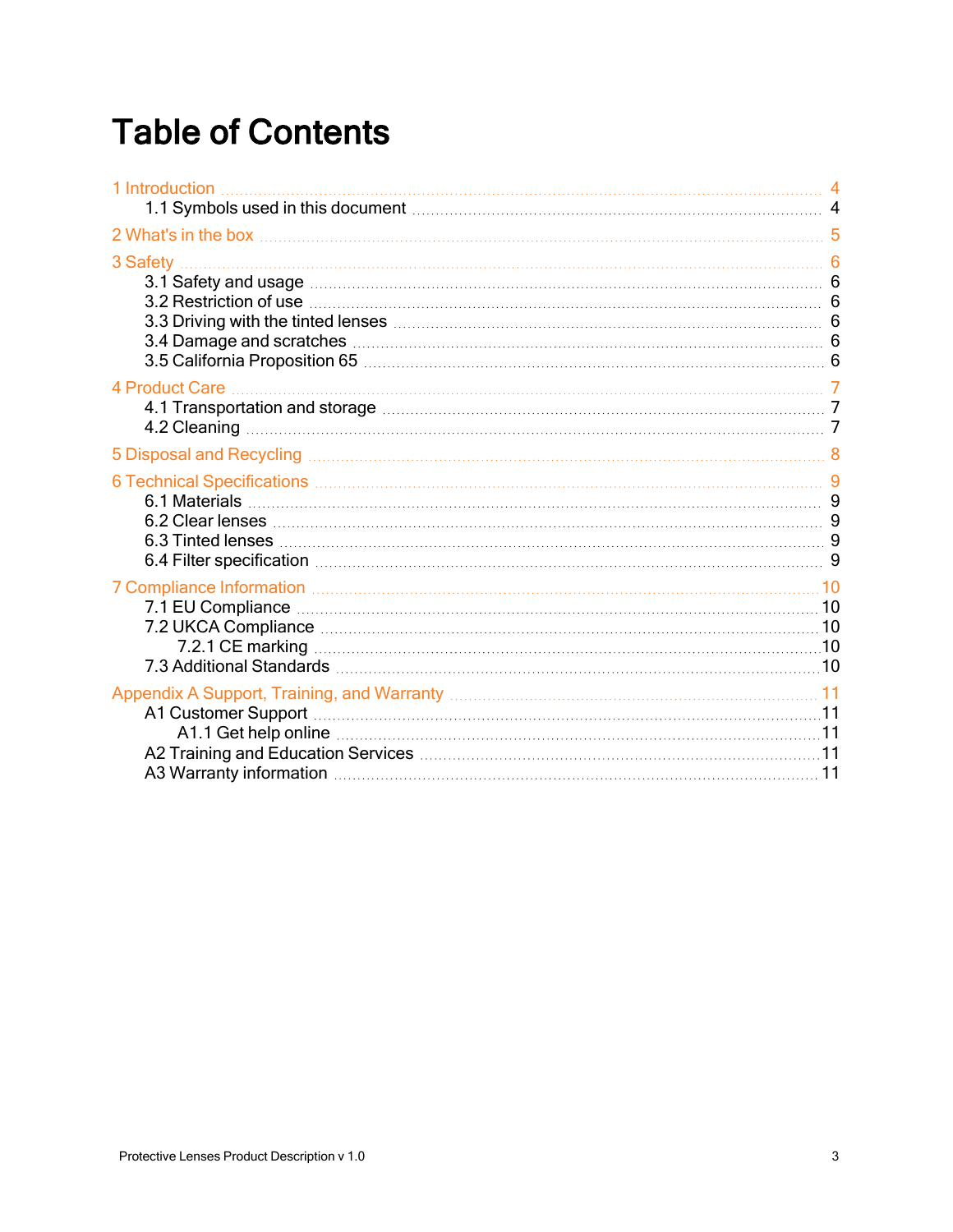### <span id="page-3-0"></span>1 Introduction



The Protective Lenses are designed to be used with Tobii Pro [Glasses](https://www.tobiipro.com/product-listing/tobii-pro-glasses-3/) 3. They allow Pro Glasses 3 to be used in environments that could either damage the eye tracker itself or inhibit vision in bright light.

The clear lenses protect Pro Glasses 3 from scratches, impact, and dust without altering the usability of the eye tracker.

The tinted lenses have IR blocking and enable research in bright outdoor environments where the eyes would otherwise be affected by sunlight.



The Protective Lenses can be combined with Tobii Pro Glasses 3 [Corrective](https://www.tobiipro.com/product-listing/corrective-lenses/) Lenses.

For more information about Tobii Pro Glasses 3 and additional accessories, please visit [tobiipro.](http://tobiipro.com/) [com.](http://tobiipro.com/)

#### <span id="page-3-1"></span>1.1 Symbols used in this document

Three different symbols are used in this document:



The Information symbol means something is important or needs special attention.



The Tip symbol denotes additional information that can make a process or function easier.



The Warning symbol means there is a possible risk of harm if the warning is ignored.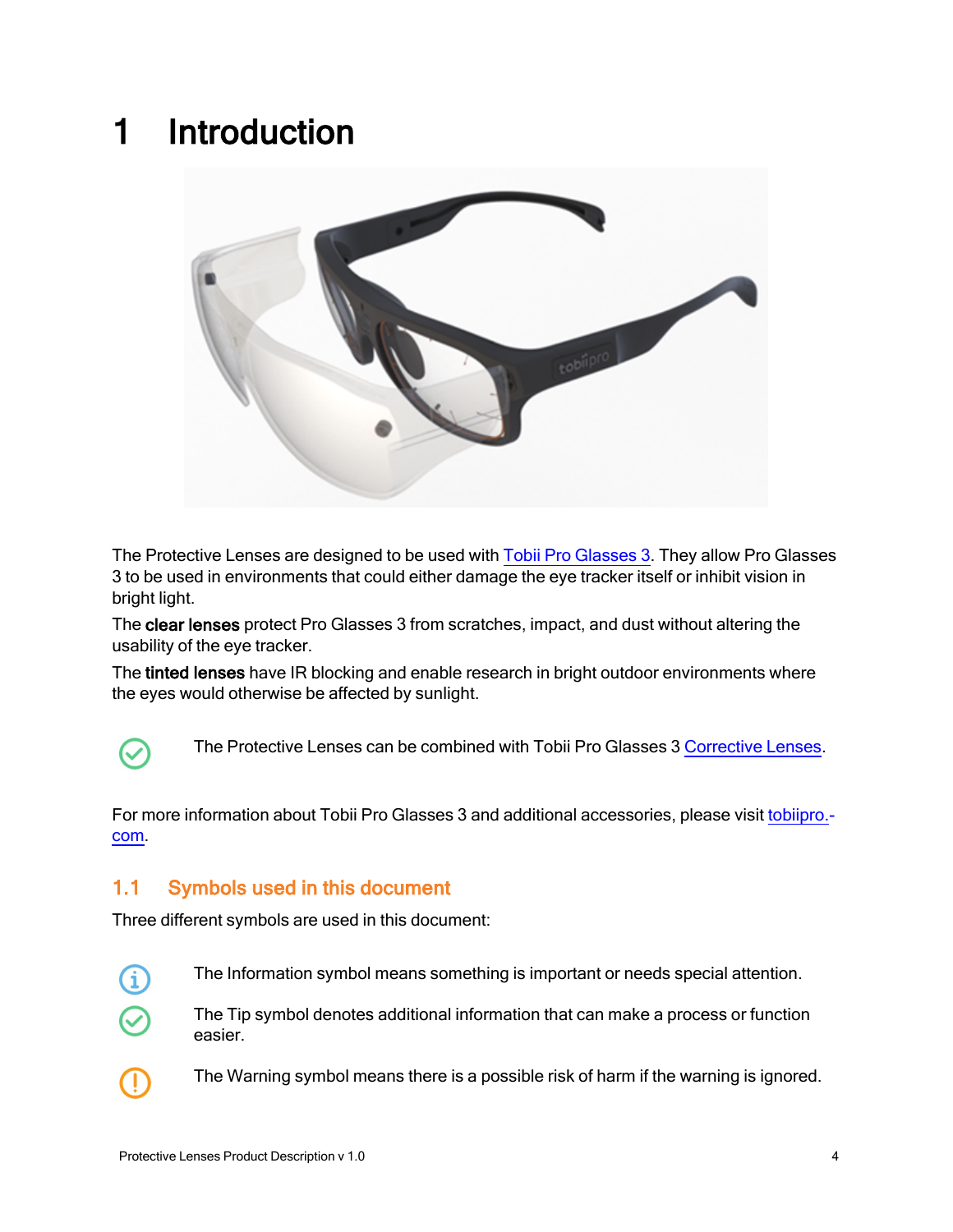## <span id="page-4-0"></span>2 What's in the box

- 1 x Clear Protective Lenses
- 1 x Tinted Protective Lenses
- 1 x Cleaning cloth
- 1 x Replacement foam for the Tobii Pro Glasses carrying case (allows the Protective Lenses to be carried in the Pro Glasses 3 carrying case)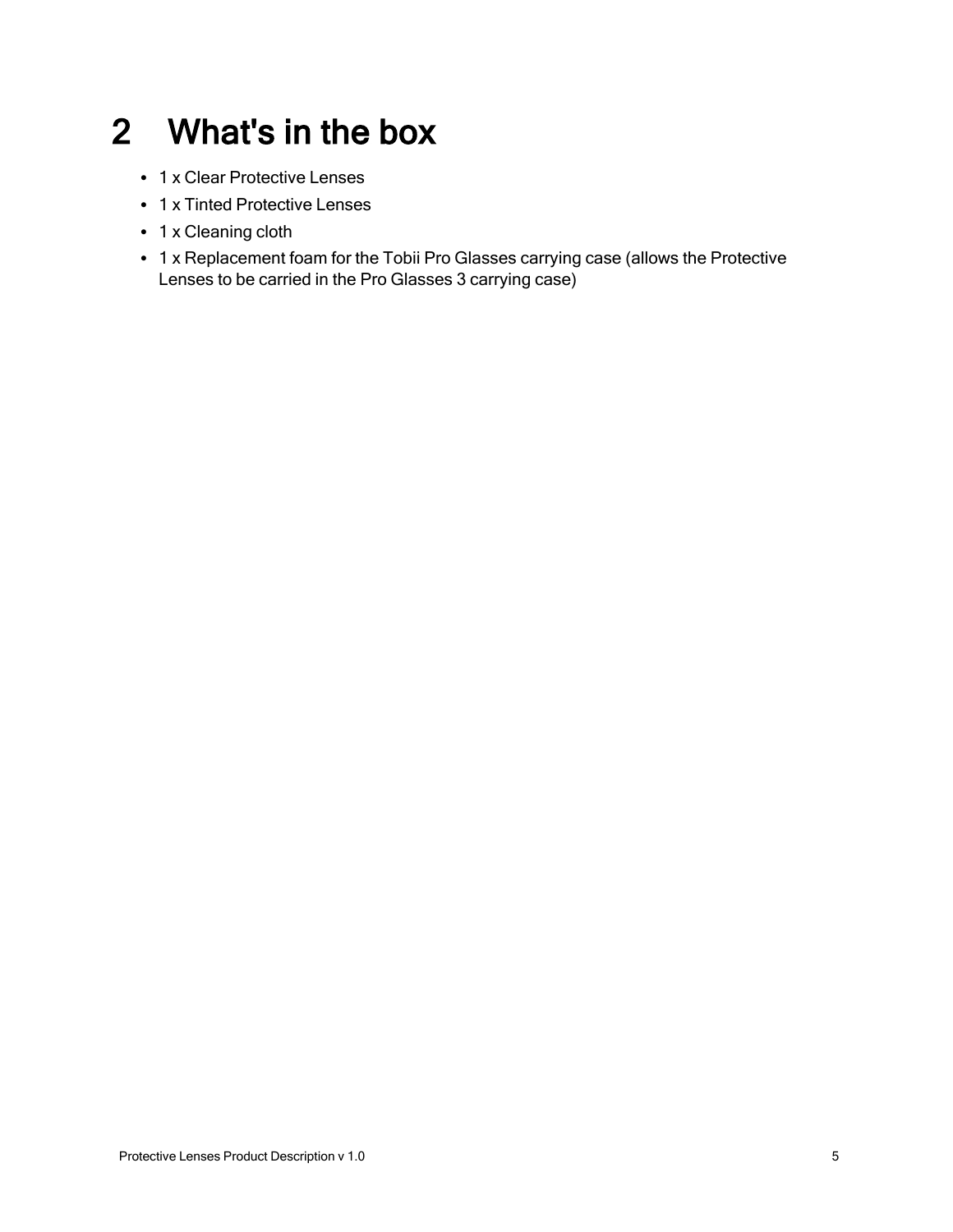# <span id="page-5-0"></span>3 Safety

#### 3.1 Safety and usage

<span id="page-5-2"></span><span id="page-5-1"></span>Use the Protective Lenses for protection only for hazards specified in this document. Read more in [Compliance](#page-9-0) Information.

#### 3.2 Restriction of use

Usage of the Protective Lenses assumes that the product is:

- not for direct observation of the sun
- <span id="page-5-3"></span>• not for protection against artificial light sources, e.g. solaria

#### 3.3 Driving with the tinted lenses



Œ

Œ

<span id="page-5-4"></span>The tinted Protective Lenses are not suitable for driving in twilight or at night.

#### 3.4 Damage and scratches

<span id="page-5-5"></span>Inspect the Protective Lenses before each use. Replace if there is any sign of damage, including scratches to the lenses.

#### 3.5 California Proposition 65



WARNING: This product may expose you to Bisphenol A (BPA), which is known to the State of California to cause cancer. For more information, visit [P65Warn](http://www.p65warnings.ca.gov/)[ings.ca.gov](http://www.p65warnings.ca.gov/).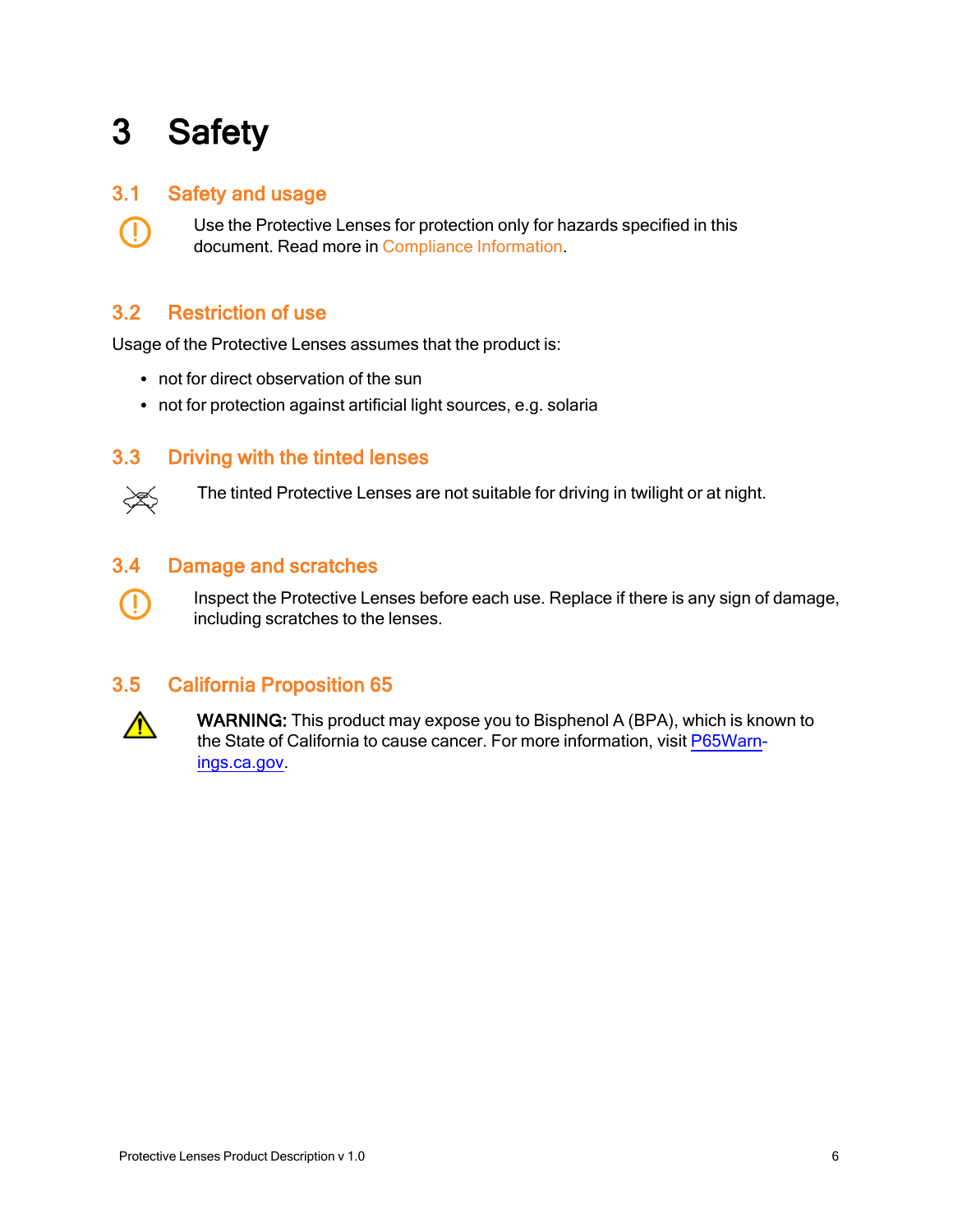### <span id="page-6-0"></span>4 Product Care

### <span id="page-6-1"></span>4.1 Transportation and storage

Use the Pro Glasses 3 case with the included foam insert to transport the Protective Lenses.

### <span id="page-6-2"></span>4.2 Cleaning

Clean the Protective Lenses before each use.

- Before cleaning, detach the Protective Lenses from Pro Glasses 3.
- Use the included cleaning cloth to gently clean the Protective Lenses.
- Do not use window cleaners, household cleaners, aerosol sprays, solvents, alcohol, ammonia, or abrasives on the Protective Lenses.
- For persistent stains, use a small amount of soap and lukewarm water to clean the Protective Lenses.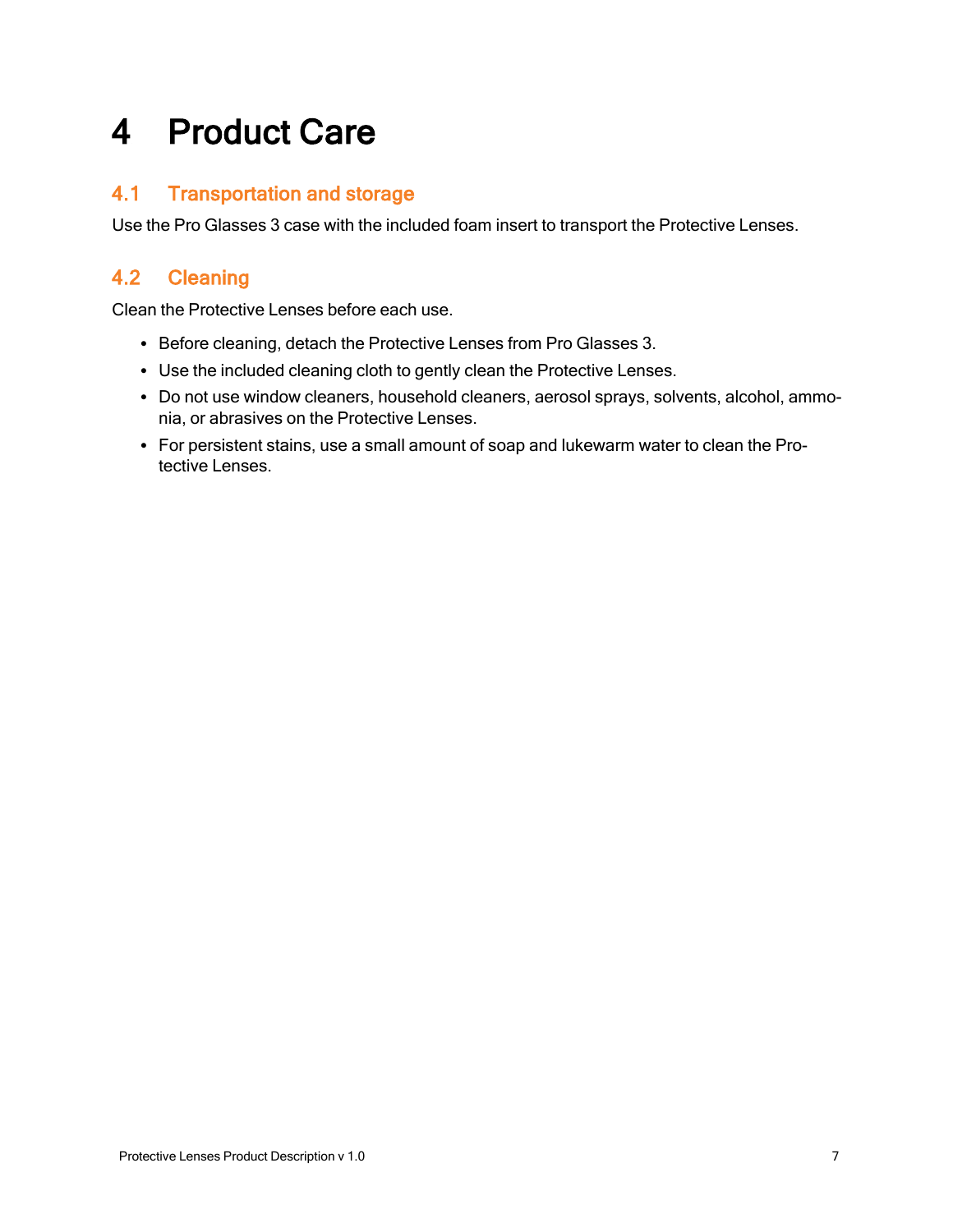# <span id="page-7-0"></span>5 Disposal and Recycling

 $\bigcirc$ 

Œ

The Protective Lenses contain magnets. These magnets should be disassembled and recycled separately as metal.

The body of both kinds of lenses should be recycled as plastic. Follow your local regulations for recyling.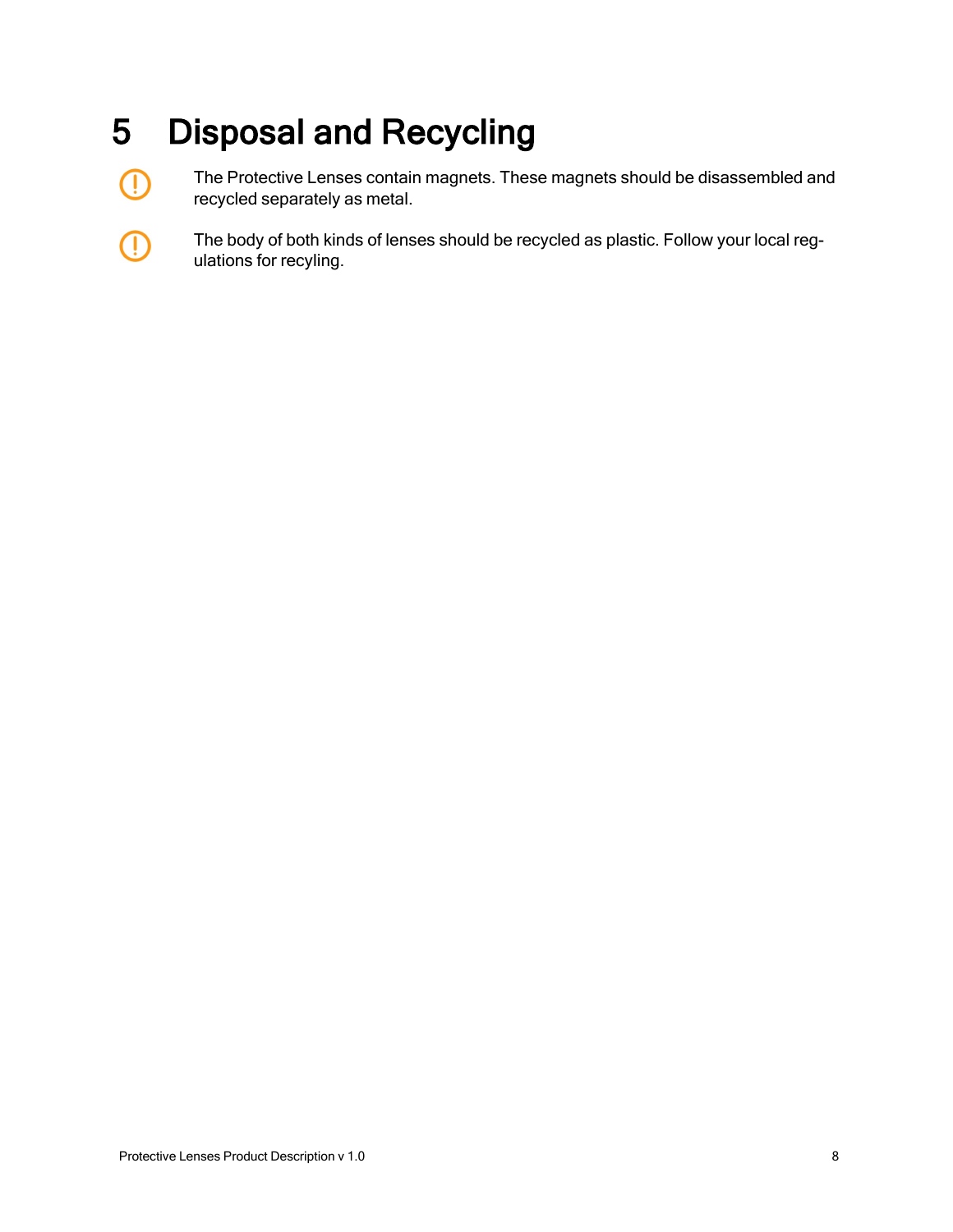# <span id="page-8-0"></span>6 Technical Specifications

#### <span id="page-8-1"></span>6.1 Materials

| Materials | Polycarbonate and neodym magnets |
|-----------|----------------------------------|

### <span id="page-8-2"></span>6.2 Clear lenses

| Luminous transmittance       | 90%  |
|------------------------------|------|
| UVA, UVB absorption          | 100% |
| Traffic signal transmittance | 90%  |

#### <span id="page-8-3"></span>6.3 Tinted lenses

| Luminous transmittance       | 15%  |
|------------------------------|------|
| UVA, UVB absorption          | 100% |
| Traffic signal transmittance | 15%  |
| IR blocking at 850 nm        | 100% |

#### <span id="page-8-4"></span>6.4 Filter specification

|   | <b>Clear</b>  | Category 0   Light tint sunglasses. Very limited reduction of sunglare.              |
|---|---------------|--------------------------------------------------------------------------------------|
| 纂 | <b>Tinted</b> | Category $3 \mid$ General purpose sunglasses. High protection against sung-<br>lare. |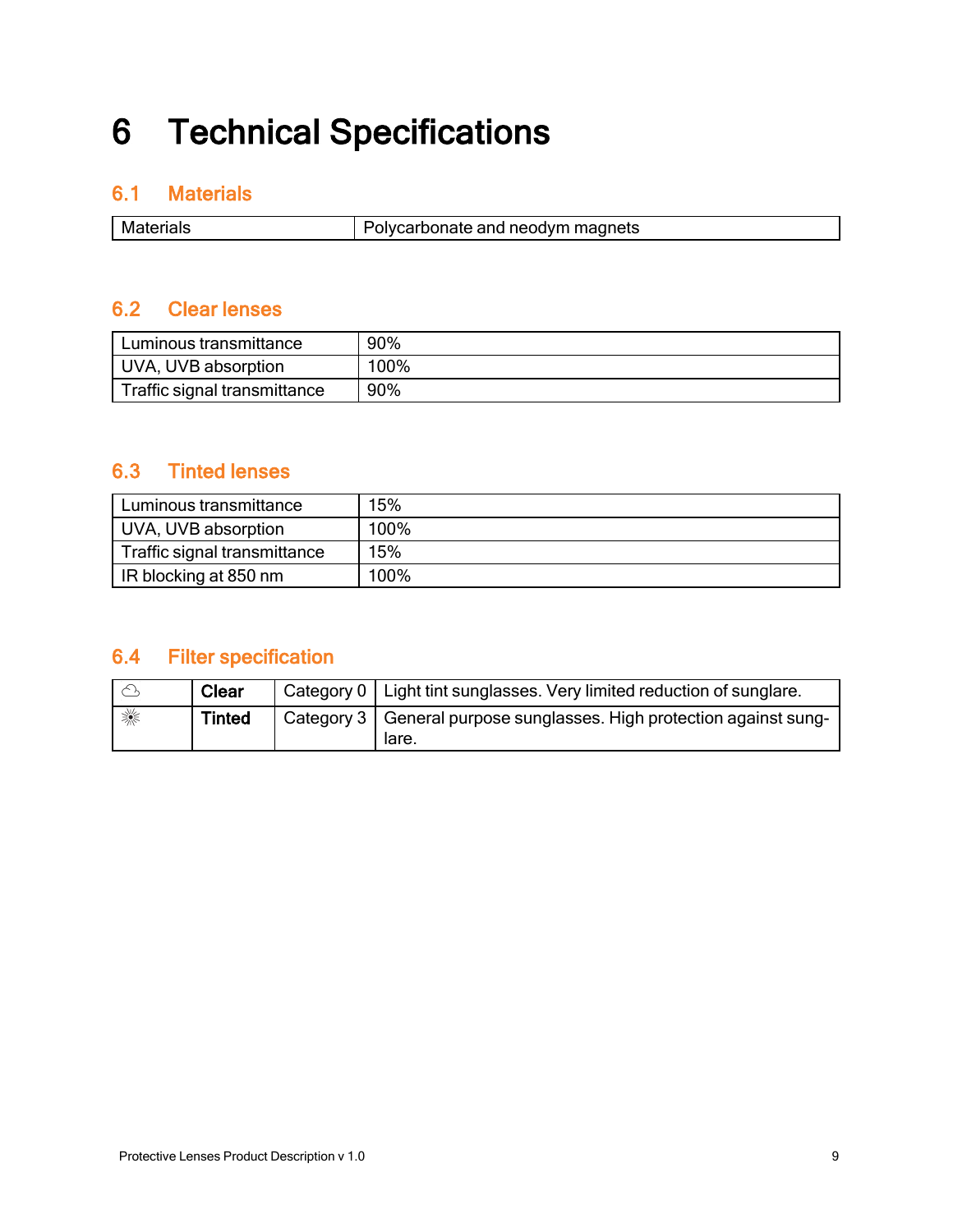# <span id="page-9-0"></span>7 Compliance Information

### <span id="page-9-1"></span>7.1 EU Compliance

Tobii Pro AB declares that this product complies with the essential requirements of the following EU regulation:

- Regulation (EU) 2016/425 Personal protective equipment (PPE)
- $\epsilon$ This Tobii Pro eye tracker is CE-marked, indicating compliance with applicable health and safety legal requirements set out in the European Union and EEA.

#### <span id="page-9-2"></span>7.2 UKCA Compliance

Tobii Pro AB declares that this product complies with the essential requirements of the following UK designated standard:

<span id="page-9-3"></span>• Regulation 2016/425 Personal protective equipment (PPE)

#### 7.2.1 CE marking

Ҝ The Protective Lenses are UKCA-marked, indicating compliance with applicable health and safety legal requirements set out in the United Kingdom.

#### <span id="page-9-4"></span>7.3 Additional Standards

This product is tested against and complies with the following standards:

- EN ISO 12312-1:2013, Eye and face protection Sunglasses and fashion spectacles, Part 1: Requirements
- AS/NZS 1067.1:2016 Eye and face protection Sunglasses and fashion spectacles, Part 1: Requirements
- ANSI Z80.3-2018, Nonprescription Sunglasses and Fashion Eyewear Requirements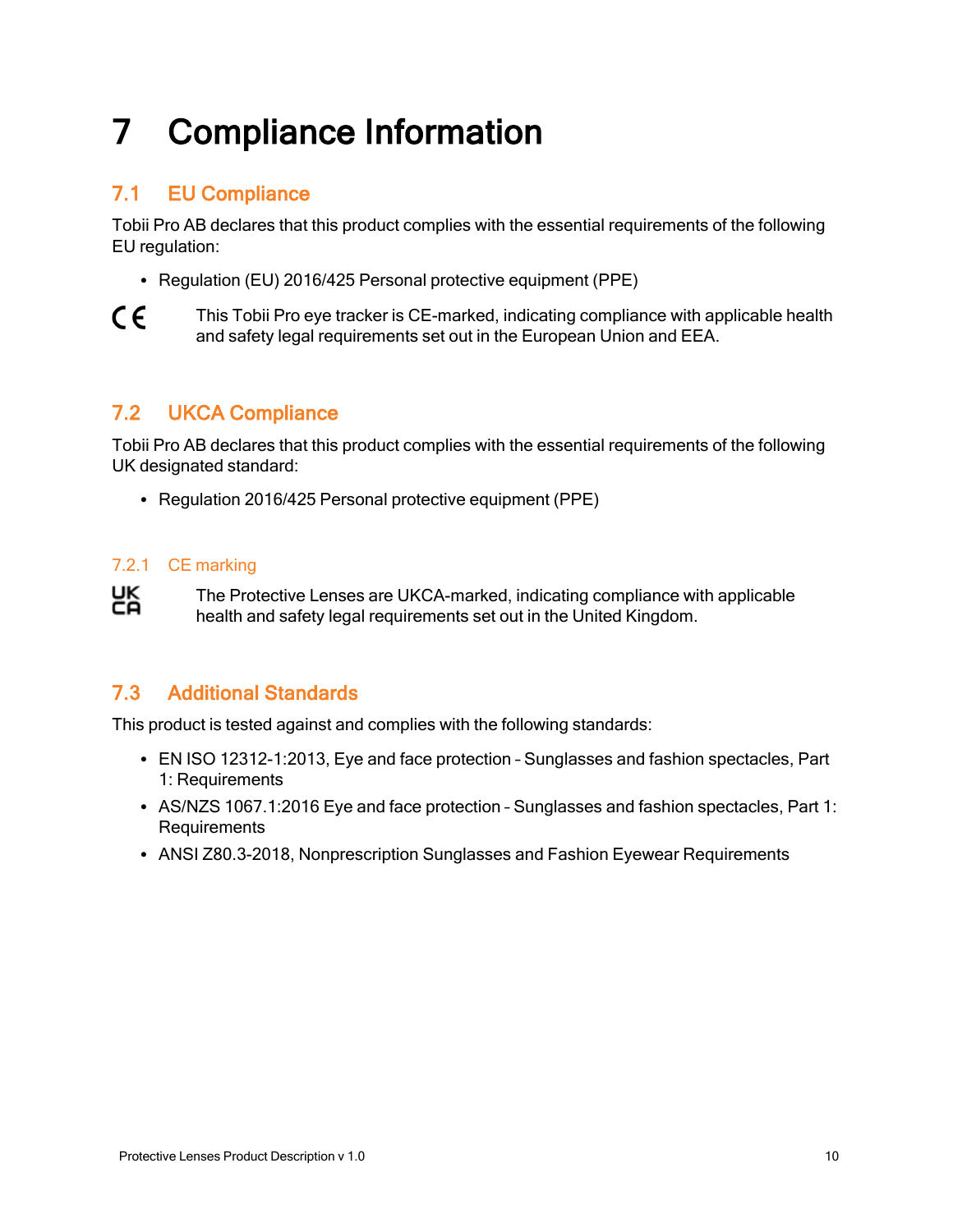## <span id="page-10-0"></span>Appendix A Support, Training, and **Warranty**

#### <span id="page-10-1"></span>A1 Customer Support

If you need help, please contact [Customer](https://connect.tobiipro.com/) Support at Tobii Pro. In order to receive assistance as quickly as possible, make sure you have access to your Tobii Pro device and, if possible, an Internet connection. You should also be able to supply the serial number of the device, which is located on the device.

#### <span id="page-10-2"></span>A1.1 Get help online

Many questions can be answered by visiting Tobii Pro Connect. It contains the latest information about contacting Support, helpful articles and FAQs, links to downloads, and much more. Log in or register to see information about your account and to reach Customer Support on [Tobii](https://connect.tobiipro.com/) Pro [Connect.](https://connect.tobiipro.com/)

#### <span id="page-10-3"></span>A2 Training and Education Services

If you are new to eye tracking, or want to extend your knowledge about eye tracking research, sign up for one of our learning programs and events on our website at Training and [Education](https://www.tobiipro.com/product-listing/online-initial-training/) Ser[vices](https://www.tobiipro.com/product-listing/online-initial-training/).

#### <span id="page-10-4"></span>A3 Warranty information

Read more online about Tobii Pro Care and Tobii Pro's eye tracker [warranty](https://www.tobiipro.com/siteassets/tobii-pro/documents/tobii-care-service-description.pdf/).